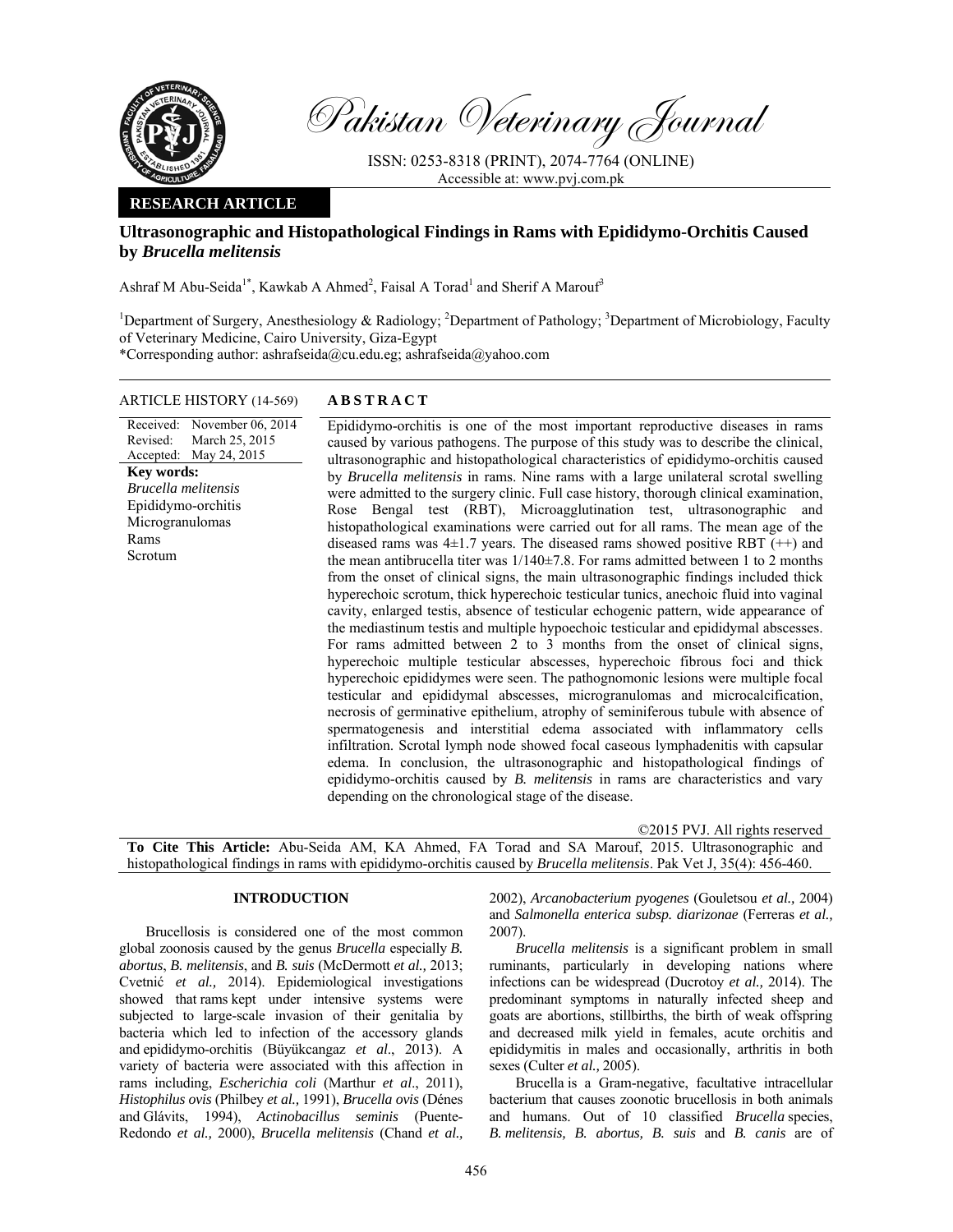In last decade, ultrasonography became a routine tool for diagnosis and prognosis of various surgical affections in large animal practice (Abu-Seida *et al.,* 2012; Kotb *et al.,* 2014). It appeared to be useful for the diagnosis of intrascrotal abnormalities, especially during investigation of the long-standing stage of the disease, after clinical findings have subsided (Abu-Seida, 2012). In addition, serological tests, gross lesions and microscopic findings of epididymoorchitis had an additional diagnostic importance in rams (Gouletsou *et al.,* 2004). To the best of our knowledge, there are little researches dealt with epididymo-orchitis in breeding rams naturally infected with *Brucella melitensis*. Therefore, the purpose of this study was to describe the clinical, ultrasonographic and histopathological characteristics of a confirmed epididymo-orchitis caused by *Brucella melitensis* in nine breeding rams.

#### **MATERIALS AND METHODS**

**Animals and clinical examination:** Nine breeding rams with unilateral scrotal swelling were admitted to the surgery clinic at Faculty of Veterinary Medicine, Cairo University during the period between 2011-2014. Full case history was obtained for each ram. Pulse and respiration rates, ruminal motility and body temperature were measured. Scrotal, testicular and epididymal palpation was applied. In addition, the scrotal lymph nodes and regional vasculatures were examined.

**Serological tests:** A 5 ml blood sample obtained from jugular vein was collected in a tube without anticoagulant, preserved in a refrigerator for two hours and centrifuged at 3000 xg for 15 minutes. The supernatant was collected as serum. In addition, Rose Bengal antigen (Brucella unit, Abbasia, Cairo), white Brucella antigen (Brucella unit, Abbasia, Cairo) and control positive serum were used for the serological tests.

**Rose Bengal plate test (RBT):** It was carried out according to the method specified by (WHO, 2006). The test was performed on flat cards by mixing equal volumes (0.03 ml) of serum and antigen (Rose Bengal antigen, Brucella unit, Abbasia, Cairo, Egypt) on a rocker at a rate of 12-14 rocks/minute. The test was read after 4 minutes at ambient temperature for agglutination. The appearance of a large-grained  $(++)$  or small-grained  $(+)$  agglutinate indicated a positive result.

**Microagglutination test:** Positive serum samples were confirmed by microagglutination test. The test was performed in standard 96-well U-bottom micro-titre plates by placing 80  $\mu$ l of phenol saline (0.5% [w/v] phenol in 0.15 M sodium chloride) into the first well and 50 µl volumes of phenol saline in the remaining wells of the same row. A volume of 20 µl serum was added and mixed in the first well. Then 50 µl was transferred to the next well.

Further volumes of 50 µl were transferred to subsequent wells to give a series of doubling dilutions. An equal volume of standard *B. melitensis* agglutination suspension, diluted to working strength in phenol saline, was then added to each well. The plate was incubated at 37°C for 24 hours. All results were visually recorded in comparison with standard.

**Ultrasonography and castration:** Scrotal ultrasonographic examination was done for all rams using Toshiba ultrasound device (Toshiba just vision, Japan) connecting with 3.5-5.0 MHZ convex transducer. The examined area was shaved and ultrasound coupling gel was applied. The scrotum and its contents were scanned in both sagittal and transverse planes (Abu-Seida, 2012).

Open castration was carried out as usual for treatment of all affected rams under lumbo-sacral epidural analgesia using 3-5 ml Lidocaine hydrochloride 1% solution (Lidocaine Hydrochloride Injection BP 1.0% w/v, Mercury Pharma International Ltd, Co Dublin, Ireland).

**Histopathology:** Multiple specimens were collected from the excised testes, epididymes and scrotal lymph nodes. These specimens were fixed in 10% neutral buffered formalin solution, processed by conventional methods, sectioned at 4-6 microns and stained with hematoxyline and eosin for histopathological examination (Bancroft and Gamble, 2013).

**Statistical analysis:** All data are presented as mean±SD. All tests were performed using statistical analysis software SPSS (Statistical Packages for the Social Sciences 19.0; IBM, Armonk, NY, USA).

#### **RESULTS**

**Clinical findings:** All of the affected rams were used for breeding and had not vaccinated against brucellosis. The mean age of the diseased rams was 4±1.7 years. The mean admission time from the onset of clinical signs was 2.5±0.7 months. The vital parameters including temperature, ruminal motility, pulse and respiratory rates weren't affected. The main respiratory rate/minute, pulse rate/minute, rectal temperature  $({\rm ^oC})$  and ruminal motility/ 2 minutes were 15.5±1.3, 87.9±2.4, 38.4±0.4 and 2.6±0.5, respectively. All rams had unilateral hard and/or doughy large scrotal swelling. Both testis and epididymis of the affected side were thickened and slightly painful. The second testis appeared apparently normal. The right and left testes were affected in five and four rams, respectively. The scrotal lymph nodes (superficial inguinal lymph node) were also enlarged (Fig. 1a). The external abdominal vein of the affected side was congested.

**Serological and Ultrasonographic findings:** All rams demonstrated high positive Rose Bengal tests (++) and the mean antibrucella titer was 1/140±7.8. For rams admitted between 1 to 2 months from the onset of clinical signs (3 rams), the main ultrasonographic findings were enlarged testis with thick hyperechoic scrotum, thick hyperechoic tunica vaginalis, anechoic fluid into vaginal cavity, wide appearance of the mediastinum testis, loss of normal testicular echogenicity and hypoechoic testicular abscesses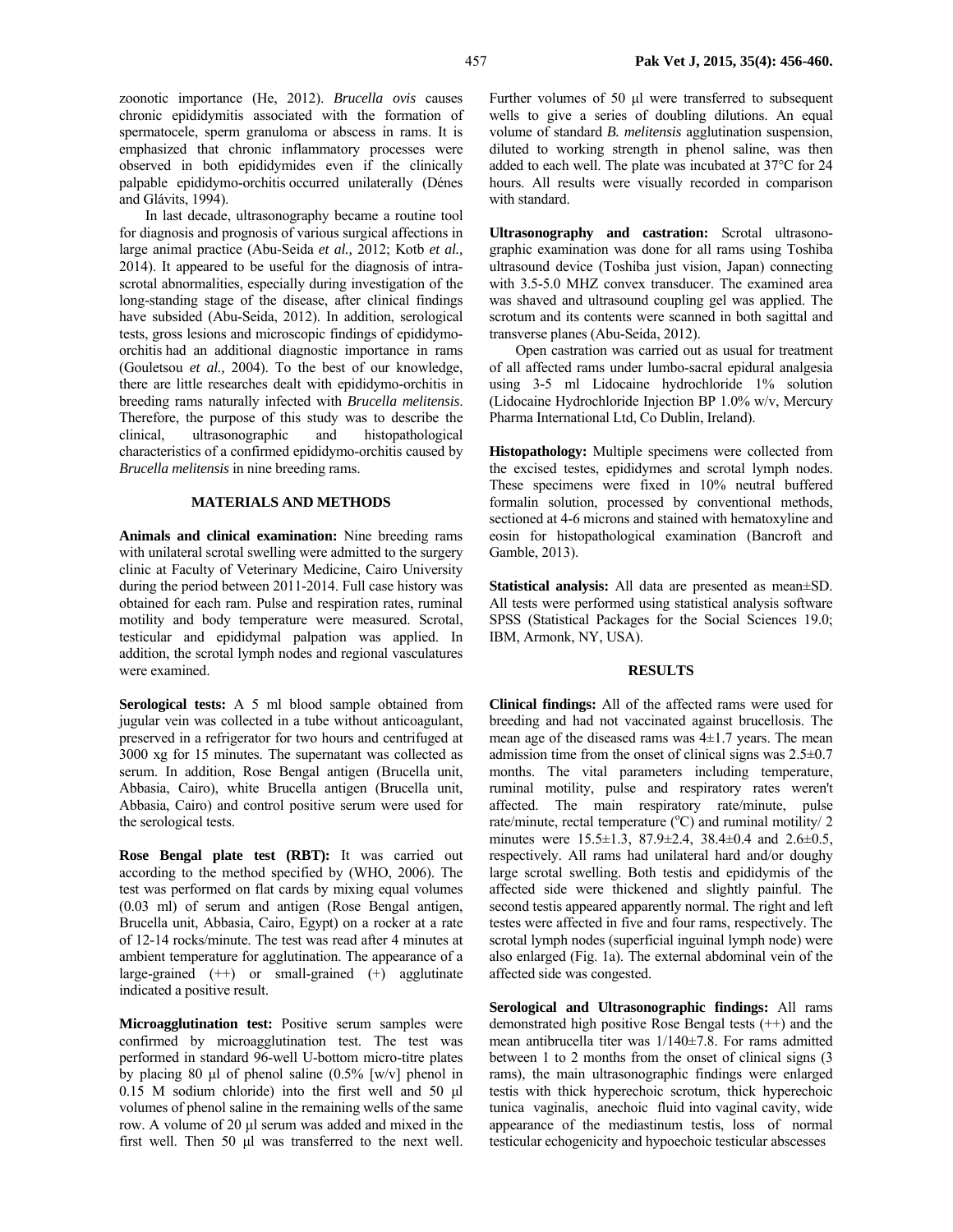

**Fig. 1: a)** A 3-year-old breeding ram showing unilateral epididymoorchitis with enlarged scrotal lymph node (superficial inguinal lymph node) (arrow). **b)** Testicular ultrasonogram of a 4-year-old breeding ram showing large hypoechoic abscess with small hyperechoic flakes and thick hyperechoic scrotum. **c)** Testicular ultrasonogram of a 5-yearold breeding ram showing large hyperechoic abscess with thick hyperechoic tunica vaginalis scrotum. **d)** Testicular ultrasonogram of a 3-year-old breeding ram showing large hypoechoic abscess with thick hyperechoic tunica vaginalis scrotum and anechoic fluid filled vaginal cavity. Notice the apparently normal testis with normal rete testis and echogenicity.



**Fig. 2: a)** Testicular ultrasonogram of a 6-year-old breeding ram with epididymo-orchitis showing multiple hypoechoic abscesses. **b)** Testicular ultrasonogram of a 7-year-old breeding ram with epididymoorchitis showing large hyperechoic fibrosis and multiple anechoic areas separated by hyperechoic fibrous bands. **c)** Testicular ultrasonogram of a 3-year-old breeding ram with epididymo-orchitis showing large hyperechoic testicular abscess and thick hyperechoic epididymal tail. **d)**  Ultrasonogram of the spermatic cord of a 5-year-old breeding ram with epididymo-orchitis showing hyperechoic thick cord and hyperechoic epididymis containing hypoechoic fluid and hyperechoic flakes.

with small hyperechoic flakes (Fig. 1b, 1c & 1d). The apparently normal testis had small size, normal echogenicity and rete testis (Fig. 1d).

For rams admitted between 2 to 3 months from the onset of clinical signs (6 rams), enlarged testis with thick hyperechoic scrotum and tunics, hyperechoic testicular abscesses (Fig. 1c), multiple hypoechoic abscesses (Fig. 2a), large areas of hyperechoic fibrosis and multiple anechoic areas separated by hyperechoic fibrous bands (Fig. 2b) were the main ultrasonographic features. All affected rams showed thick hyperechoic epididymis (Fig. 2c) containing hypoechoic fluid with hyperechoic flakes (Fig. 2d).

**Histopathological findings:** The mean weight of excised testes 1.6±0.7 kg. The gross lesions included severe enlargement of the scrotal contents, thick indurated scrotum, fibrous adhesions between testicular tunics, multiple testicular and epididymal abscesses with creamy pus and foci of fibrosis and calcification. The affected testes showed necrotizing orchitis. Necrosis of germinative epithelium, atrophy of seminiferous tubule with absence of spermatogenesis and interstitial edema associated with inflammatory cells infiltration were seen (Fig. 3).

Multifocal micro-abscesses formation was also seen in some areas of the affected testes. These abscesses appeared as a central core of necrosis containing cell debris and bacterial colonies encored with fibrous capsule and inflammatory cells (Fig. 4a  $&$  4b). Multiple pyogranulomas with central core of neutrophils surrounded by chronic mononuclear inflammatory cells, giant cells and encored by fibrous capsule were also seen (Fig. 4c). In addition, microcalcification with accumulation of chronic inflammatory cells and surrounded by fibrous capsule was observed (Fig. 4d). The affected epididymis showed focal abscesses, microcalcification, accumulation of chronic inflammatory cells and fibrous capsule (Fig. 5a). The scrotal lymph node of the affected rams showing capsular edema and inflammatory cells infiltration (Fig. 5b). In addition, chronic lymphadenitis with proliferating fibrous connective tissue encircled the lymphoid follicles (Fig. 5c) and focal caseous necrosis (Fig. 5d) was also seen.

#### **DISCUSSION**

Egypt is a highly populous country, has a large proportion of poor livestock keepers, and is a hotspot for neglected zoonosis. Sheep constitute an important part of livestock in Egypt providing milk, meat, hide and wool (Abu-Seida, 2014). Epididymo-orchitis caused by *B. melitensis* is an important pathological affection of rams often leads to lowered fertility or sterility (Chand *et al.,* 2002). But most of the available studies on *B. melitensis* dealt with seroprevalence and prevention (Spicic *et al.,* 2010; Ducrotoy *et al.,* 2014 and Hamidi *et al.,* 2015), only one study was carried out on its clinical, serological and pathological findings (Chand *et al.,* 2002) and no study was performed on its ultrasonographic diagnosis in naturally infected rams. Therefore, this study was conducted to describe the clinical, serological, ultrasonographic and histopathologic findings of epididymo-orchitis caused by *Brucella melitensis* in naturally infected breeding rams.

In the present study, all of the affected animals were breeding rams. This finding agrees with that reported by (Chand *et al.,* 2002). This might be due to venereal transmission. In this respect, Cutler *et al.* (2005) mentioned that the transmission of *B. melitensis* during breeding is possible, but seems to be uncommon during natural mating. However, the possibility of infection through oral ingestion, mucous membrane, or cutaneous wounds could not be ruled out (Chand *et al.,* 2002).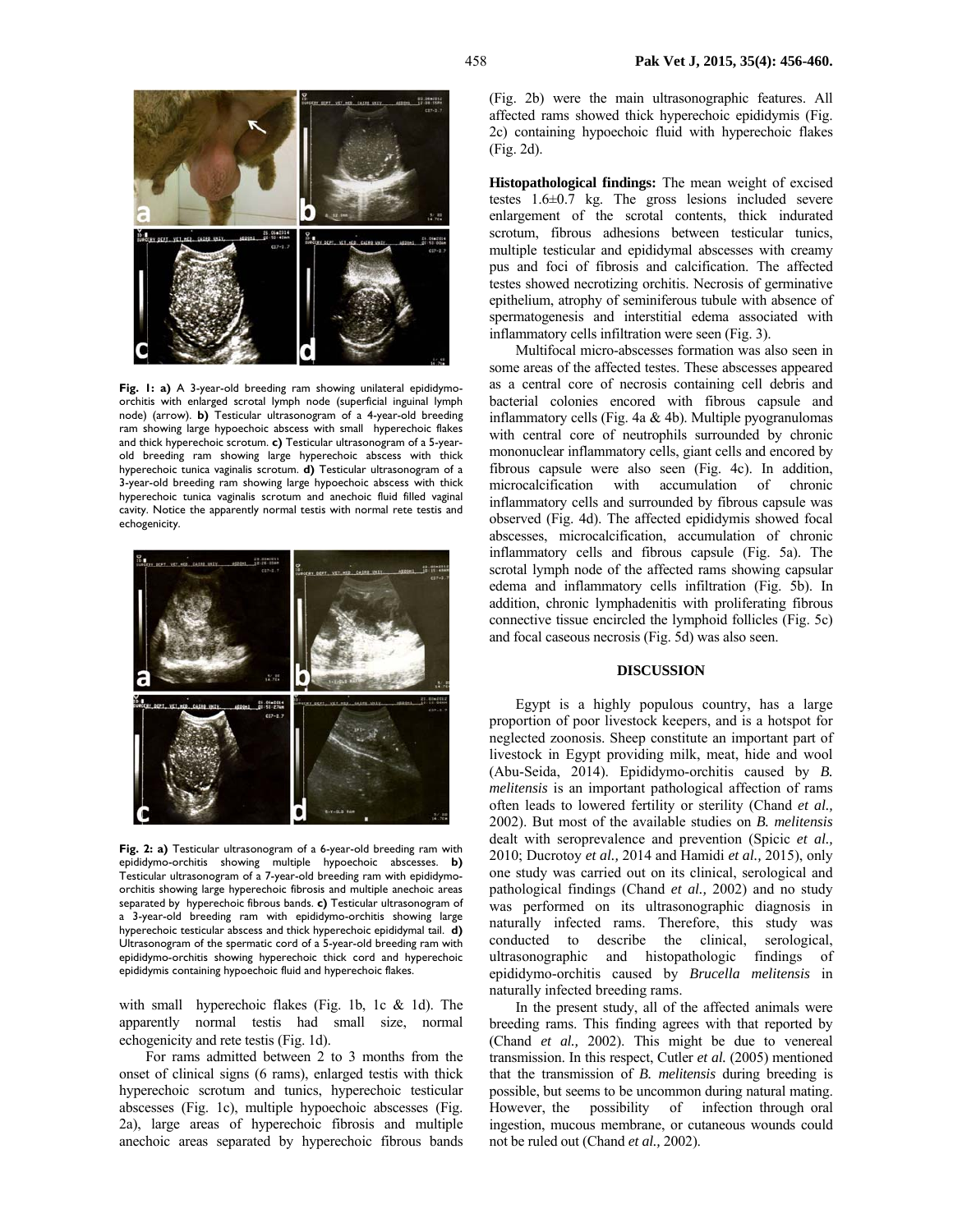

**Fig. 3: a)** Photomicrograph of a testis of breeding ram showing necrotizing orchitis. Notice necrosis of germinative epithelium (small arrow), atrophy of seminiferous tubule (large arrow) and interstitial edema associated with inflammatory cells infiltration (arrow head). **b)** Photomicrograph of a testis of breeding ram showing marked necrosis and desquamation of germinative epithelium (arrow). **c)** Photomicrograph of a testis of breeding ram showing necrosis and atrophy of seminiferous tubules with incomplete spermatogenesis (arrows) and interstitial mononuclear inflammatory cells infiltration (arrow head). **d)** Photomicrograph of a testis of breeding ram showing marked necrosis of germinative epithelium lining seminiferous tubules with absence of spermatogenesis (arrow). H&E Stain. a,c: X 100; b,d: X 400.



**Fig. 4: (a)** Photomicrograph of a testis of breeding ram with epididymoorchitis showing abscess formation. Notice central core of necrosis containing cell debris, bacterial colonies (small arrow) and encored with fibrous capsule and inflammatory cells (large arrow). **b)** Higher magnification of previous photo demonstrating the bacterial colonies (coccobacilli of Brucella). **c)** Photomicrograph of a testis of breeding ram with epididymo-orchitis showing pyogranuloma with central core of neutrophils (small arrow), surrounded by chronic mononuclear inflammatory cells and giant cells (large arrow) and encored by fibrous capsule (arrow head). **d)** Photomicrograph of a testis of breeding ram with epididymo-orchitis showing microcalcification (small arrow), accumulation of chronic inflammatory cells (large arrow) and fibrous capsule (arrow head). H&E Stain. a: X100; b: X1000; c and d: 200X.

All the vital parameters were within the normal rang due to the subsiding of the clinical signs in the long-standing stage of the disease. This agrees with the findings of Chand *et al*. (2002). The scrotal lymph node was enlarged and the external abdominal vein of the affected side was congested. These could be attributed to the chronic inflammation of the affected testis and epididymis.



**Fig. 5: a)** Photomicrograph of epididymis of breeding ram with epididymo-orchitis showing microcalcification (small arrow) and accumulation of chronic inflammatory cells (large arrow). **b)** Photomicrograph of the scrotal lymph node of ram with epididymoorchitis showing edema (small arrow) and capsular inflammatory cells infiltration (large arrow). **c)** Photomicrograph of the scrotal lymph node of breeding ram with epididymo-orchitis showing chronic lymphadenitis. Notice proliferating fibrous connective tissue encircled the lymphoid follicles (arrows). **d)** Photomicrograph of the scrotal lymph node of breeding ram with epididymo-orchitis showing focal caseous necrosis (arrow). H&E Stain. a: X200; b-d: X100.

All of the affected rams had unilateral epididymoorchitis. This is in agreement with Chand *et al.* (2002) who recorded both unilateral and bilateral *B. melitensis* induced epididymo-orchitis.

There are several serological tests available for brucellosis diagnosis and surveillance. Among these tests, the Rose Bengal plate test (RBT) is the recommended method. The OIE considers this test "prescribed test for trade" (Godfroid *et al.,* 2010). Therefore the present study depended upon this test because it is a quick, cheap and effective test for the diagnosis of brucellosis. But positive RBT samples should be confirmed by a quantitative test. Therefore the present study used microagglutination test for measurement of the antibrucella titer. In this respect, Da Costa *et al.* (2010) found that the attenuated *Brucella melitensis* Rev 1 vaccine, used against brucellosis, interferes with serological diagnostic tests. This finding was excluded in our study because all of the examined rams were not vaccinated against brucellosis.

The ultrasonographic features of epididymo-orchitis varied depending on the chronological stage of the disease. Similar finding was recorded in experimentally induced orchitis associated with *Arcanobacterium pyogenes* in rams (Gouletsou *et al.,* 2004). The echogenicity of the testicular abscess depended mainly upon the consistency of its pus content. Therefore the abscess contained watery pus appeared hypoechoic with hyperechoic necrotic tissue flakes, while the abscess contained caseated pus appeared hyperechoic. In late stage of the disease, the affected testis lost its normal echo pattern and large hyperechoic areas of fibrosis and calcification were seen. The enlarged testis and thick hyperechoic scrotum, testicular tunics and epididymis were attributed to the chronic inflammation. In addition, the appearance of anechoic fluid into the vaginal cavity could be explained by the accumulation of the inflammatory exudates.